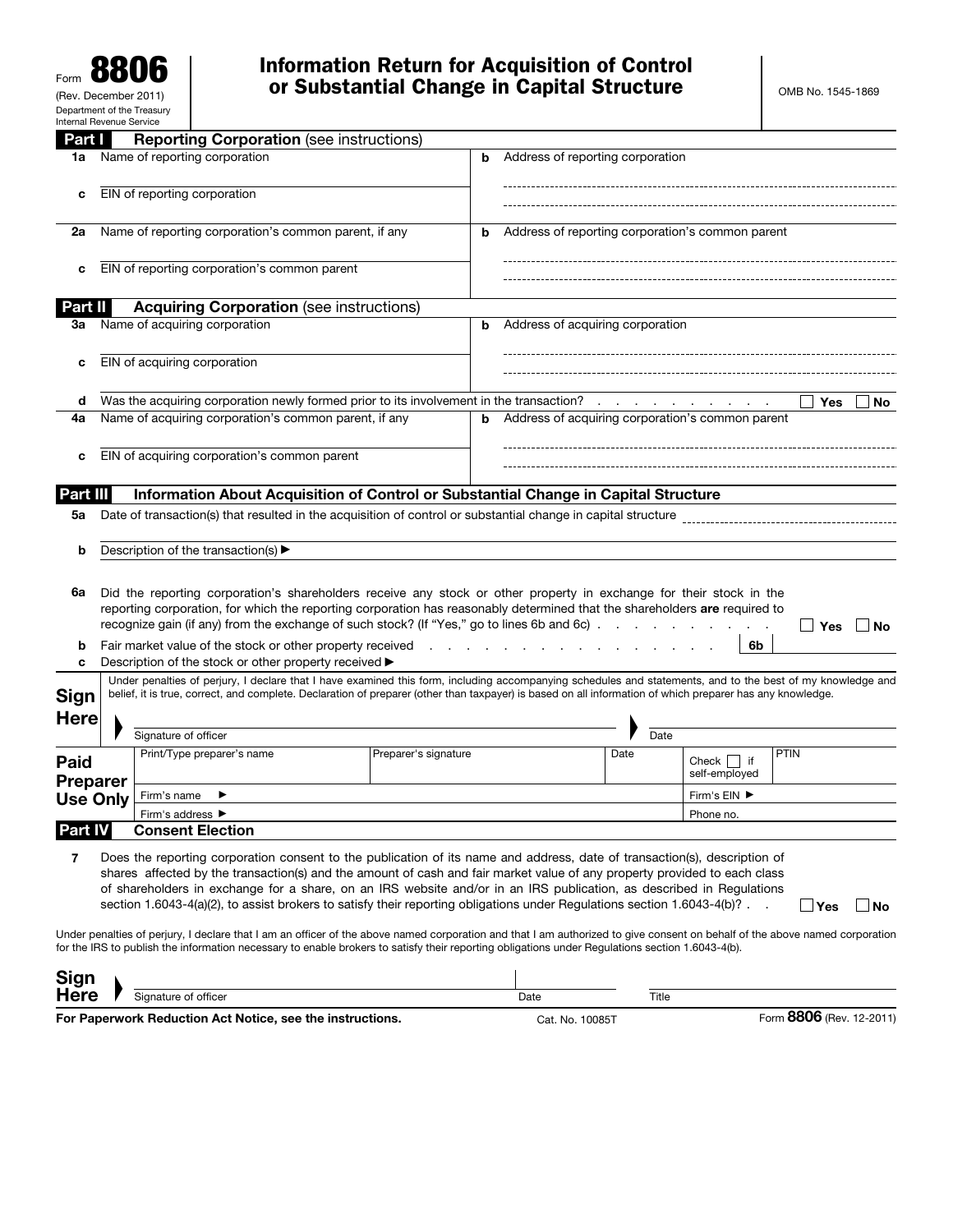#### What's New

The IRS has created a page on IRS.gov for information about Form 8806 and its instructions at *www.irs.gov/form8806*. Information about any future developments affecting Form 8806 (such as legislation enacted after we release it) will be posted on that page.

# General Instructions

*Section references are to the Internal Revenue Code unless otherwise noted.* 

## Purpose of Form

A reporting corporation must file Form 8806 to report an acquisition of control or a substantial change in the capital structure of a domestic corporation. The reporting corporation or any shareholder is required to recognize gain (if any) under section 367(a) and the related regulations as a result of the transaction.

## **Definitions**

#### Acquisition of Control of a Corporation

Generally, an acquisition of control of a corporation (first corporation) occurs if, in a transaction or series of related transactions:

• Before an acquisition of stock of the first corporation (directly or indirectly) by the second corporation, the second corporation does not have control of the first corporation;

• After the acquisition, the second corporation has control of the first corporation;

• The fair market value of the stock acquired in the transaction and in any related transactions as of the date or dates on which such stock was acquired is \$100 million or more;

• The shareholders of the first corporation receive stock or other property pursuant to the acquisition; and

• The first corporation or any shareholder of the first corporation is required to recognize gain (if any) under section 367(a) and the related regulations, as a result of the transaction.

Control. Control means the ownership of stock possessing at least 50% of the total combined voting power of all classes of stock entitled to vote or at least 50% of the total value of shares of all classes of stock.

#### Substantial Change in Capital Structure of a Corporation

A corporation has a substantial change in capital structure if it has a change in capital structure and the amount of any cash and the fair market value of any other property (including the value of any stock) provided to the shareholders of

such corporation pursuant to the change in capital structure, as of the date or dates on which the cash or other property is provided, is \$100 million or more. Generally, a corporation has a change in capital structure if:

1. The corporation in a transaction or series of transactions:

• Merges, consolidates, or otherwise combines with another corporation or transfers all or substantially all of its assets to one or more corporations;

• Transfers all or part of its assets to another corporation in a Title 11 or similar case and, in pursuance of the plan, distributes stock or securities of that corporation; or

• Changes its identity, form, or place of organization; and

2. The corporation or any shareholder is required to recognize gain (if any) under section 367(a) and the related regulations, as a result of the transaction.

Receipt of property. A shareholder is treated as receiving property (or as having property provided to it) related to an acquisition of control or a substantial change in capital structure if a liability of the shareholder is assumed in the transaction and, as a result of the transaction, an amount is realized by the shareholder from the sale or exchange of stock.

#### Reporting Corporation

A reporting corporation is a corporation whose stock was acquired in an acquisition of control or that had a substantial change in its capital structure.

#### Acquiring Corporation

The acquiring corporation is any corporation that acquired control of the reporting corporation or received assets from the reporting corporation pursuant to a substantial change in capital structure of the reporting corporation.

#### Who Must File

A reporting corporation is required to file Form 8806 if the reporting corporation or any shareholder is required to recognize gain (if any) as a result of the application of section 367(a) to the transaction.

If the reporting corporation transfers all or substantially all of its assets to an acquiring corporation in a transaction that constitutes a substantial change in the capital structure of the reporting corporation and the reporting corporation does not file Form 8806, then the acquiring corporation must file Form 8806. If neither corporation files Form 8806, both corporations are jointly and severally liable for any applicable penalties. See *Penalties for Failure To File* below.

## Corporations Not Required To File

Do not file Form 8806:

• For transactions that were properly reported under section 6043(a); or

• If the reporting corporation reasonably determines that all of its shareholders who receive cash, stock, or other property related to the acquisition of control or substantial change in capital structure are exempt recipients under Regulations section 1.6043-4(b)(5).

## When To File

File Form 8806, within 45 days after the transaction, or if earlier by January 5th of the calendar year following the year in which the acquisition of control or substantial change in capital structure occurred.

#### Where To File

Mail Form 8806 to:

Internal Revenue Service Large Business and International Division Attention: PFTS 1111 Constitution Ave., NW Washington, DC 20224

## Penalties for Failure To File



*Form 8806 and all Forms 1099-CAP, Changes in Corporate Control and Capital Structure, required to* 

*be filed under Regulations sections 1.6043-4(a) and (b) will be considered as one return for purposes of the failure to file penalty under section 6652(l).* 

If a correct Form 8806 is not filed by the due date of the corporation's income tax return, including extensions, it may be penalized \$500 for each day the return is late, up to a maximum of \$100,000. The penalty will not be imposed if the corporation can show that the failure to file on time was due to reasonable cause. See the corporation's income tax return for information on reasonable cause.

Additional penalties may apply under sections 7203, 7206, and 7207.

Note. Failure to file also includes the requirement to file on magnetic media as required by section 6011(e) and Regulations section 1.6011-2.

## Information Returns Regarding Shareholders

A corporation required to file Form 8806 also must file Form 1099-CAP for certain shareholders of record who receive cash or other property (including stock) in exchange for their stock in the reporting corporation due to the acquisition of control or the substantial change in capital structure. See Form 1099-CAP for more information.